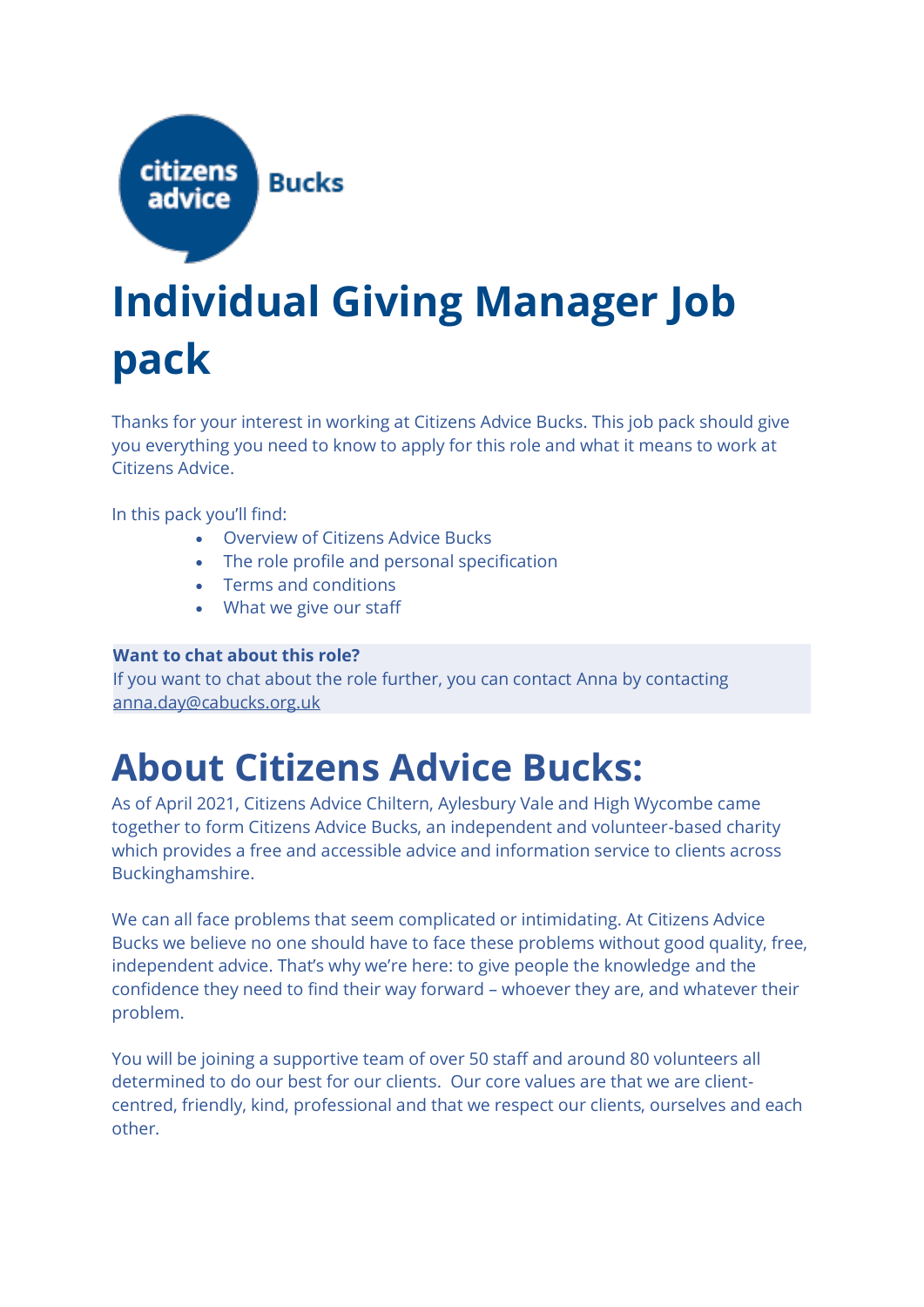Citizens Advice Bucks is an equal opportunities employer. We actively celebrate diversity, promote equality and challenge discrimination. We encourage and welcome applications from suitably skilled candidates from all backgrounds.



Citizens Advice Bucks is a county wide charity which has secured a range of trusts and foundation funding and has started laying the foundations for individual giving.

You'll be an experienced Fundraiser with good knowledge of direct marketing, experience of seizing opportunities to develop products which would include 'in celebration', 'in memoriam' and legacy giving, and nurturing audiences and relationships using a range of channels including digital, print and telemarketing. You will have experience of supporting and engaging volunteers to conduct individual giving campaigns and inspire a new generation of donors to give to Citizens Advice Bucks. You must be hands on, love going out and meeting people, and getting to know our local communities and businesses, in person arranging and attending events. You will be at the heart of the new strategy for individual giving.

This role would best suit someone who loves to get out and about and, make the ask for funds, and is not shy about organising socials and events that help us develop community knowledge of our charity, whilst raising funds for a great cause and getting out in front of future donors, as well as managing a programme of information stalls at key community events throughout the year.



#### **Purpose of the role**

- To develop and deliver individual giving annual plans, manage budgets and work with Citizens Advice Bucks internal teams, external suppliers and agency partners.
- To develop and lead individual fundraising projects designed to meet Citizens Advice Bucks' targets through direct marketing campaigns to acquire new supporters and to retain and increase value from existing supporters and to monitor performance and make recommendations to enhance results.

#### **Key responsibilities and tasks**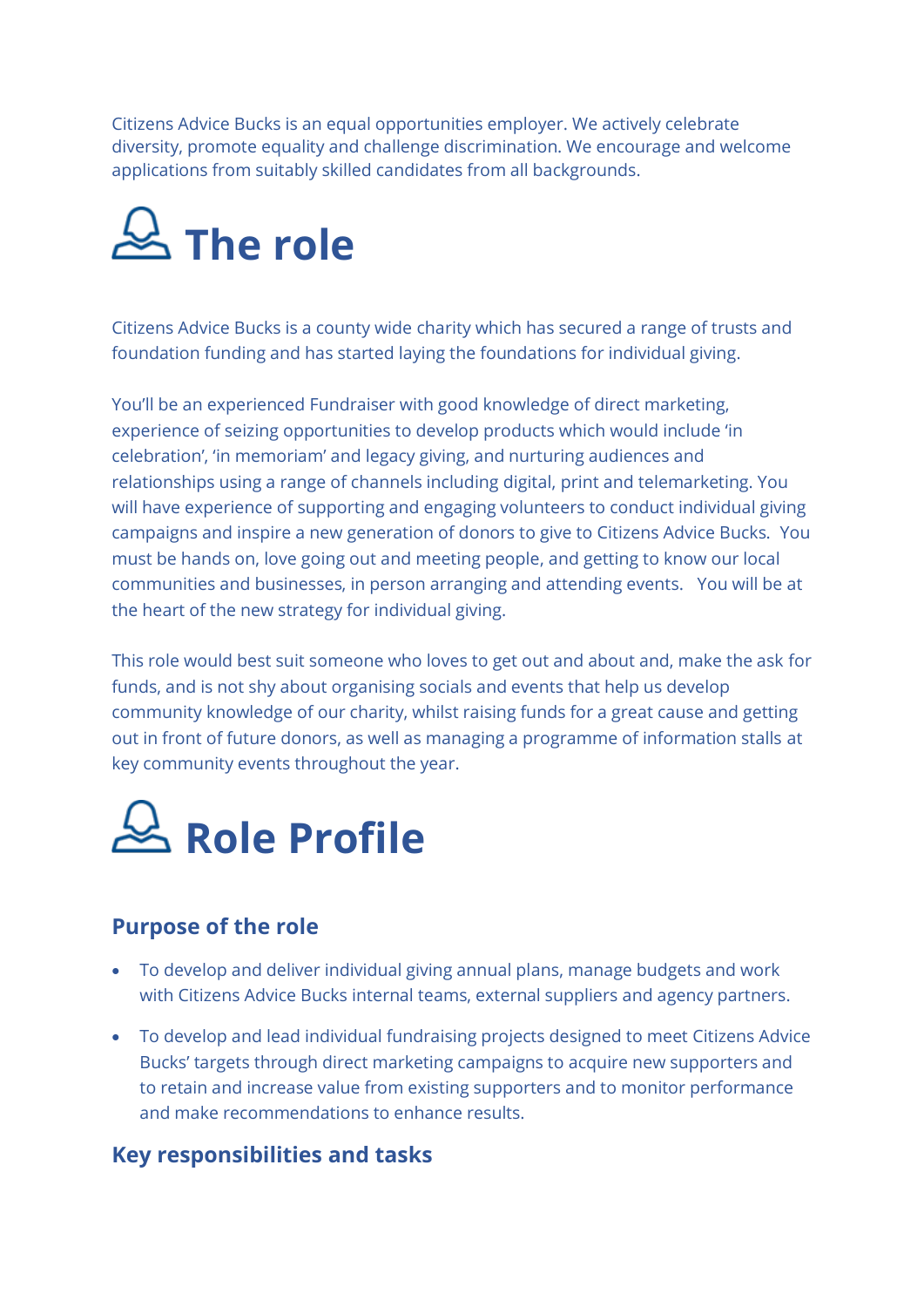- 1. Regularly develop and visit local community organisations, businesses, hospitality, golf clubs, religious establishments, and others to develop a wide-ranging series of relationships to develop individual giving cultivation events, working closely with the Head of Development and Communications, trustees and volunteers to manage a programme of engagements.
- 2. Managing and recruiting volunteers to develop volunteer led giving events that raise our profile and engage supporters, typically aimed at garnering and developing wealthy connections for the charity, or low to mid-level regular donors.
- 3. Initiate, develop and lead projects across the recruitment and retention programmes across a range of media. Channels will include in person fundraising, events, email, digital, and social media fundraising.
- 4. Work with other members of the fundraising and communications team to develop a supporter journey, providing supporters with the best possible experience of Citizens Advice Bucks.
- 5. Manage the creative process for each project, working closely with Communications team to ensure that the content of all output and materials (verbal and written) reflect Citizens Advice Bucks work, brand and priorities. Work with the CRM database to ensure that data processes are effective and direct marketing campaigns are shaped as a result of rigorous testing and learning in line with agreed strategy.
- 6. Keep abreast of marketing trends, legal and regulatory requirements of fundraising and direct marketing in order to create engaging and cost-effective fundraising communications that meet the relevant regulations.
- 7. Ensure that the projects meet overall direct marketing strategy objectives, liaising with the Head of Development and Communications contribute to a quarterly monitoring report on fundraising performance, including analysis of results and using supporter insight.
- 8. Manage project expenditure to obtain best value for money and in accordance with Citizens Advice Bucks' financial policies and procedures.
- 9. Work closely with all internal stakeholders to identify supporter recruitment and retention opportunities within volunteering and community development, develop testing programmes and roll out where investment returns, and potential future value is sufficiently high.
- 10. Relationship management of and collaboration with external fundraising partners and suppliers to agree all aspects of the fundraising activity providing accurate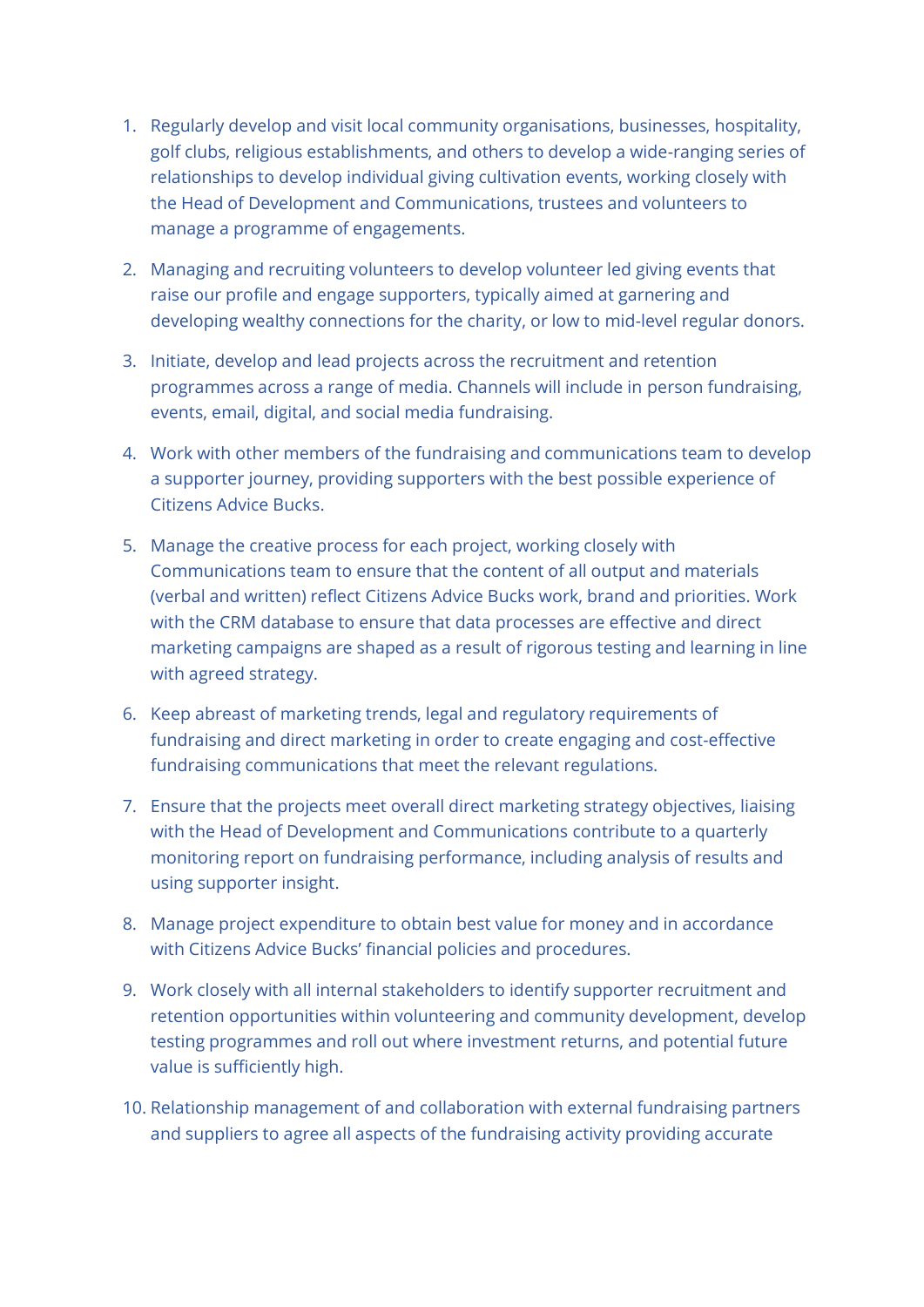briefs, ensuring that all copy is proof-read and signed off appropriately, and that all communications accurately reflect Citizens Advice Bucks brand and values.

- 11. Stay up to date with Citizens Advice Bucks' campaigns and wider work towards a positive relationship with Citizens Advice and the Public and keep abreast of competitor activity and developments in the charity sector.
- 12. Support the aims and principles of the Citizens Advice service and its equity and diversity policies
- 13. Perform any other tasks commensurate with the role, as directed by a Senior Manager.

# **Person specification**

#### **Essential**:

- 1. A proven track record and experience of fundraising from individuals, particularly giving face to face presentations, nurturing community relationships and working with donors and volunteers to develop individual giving campaigns – with a track record of raising 5 or 6 figure gifts or more from individual giving, donations and events, ultimately with experience of raising around £100,000- £400,000 a year- pay scale will be awarded based on ability to hit the ground running.
- 2. Experience of leading campaigns across a range of channels, such as social media, email, and socials.
- 3. Experience of using CRM databases to drive effective direct marketing activity.
- 4. Good level of organisational, time management and project management skills
- 5. The ability to manage and recruit, train and support volunteer fundraising ambassadors and committees and some experience of this.
- 6. Proactive, out-going personality who works well under pressure and is ideas led.
- 7. Knowledge of relevant compliance including Fundraising Code of Practice, CAP code, fundraising regulatory framework and complaints handling requirements in relation to individual giving.
- 8. A good understanding of the charity fundraising sector, and the latest trends and techniques in fundraising.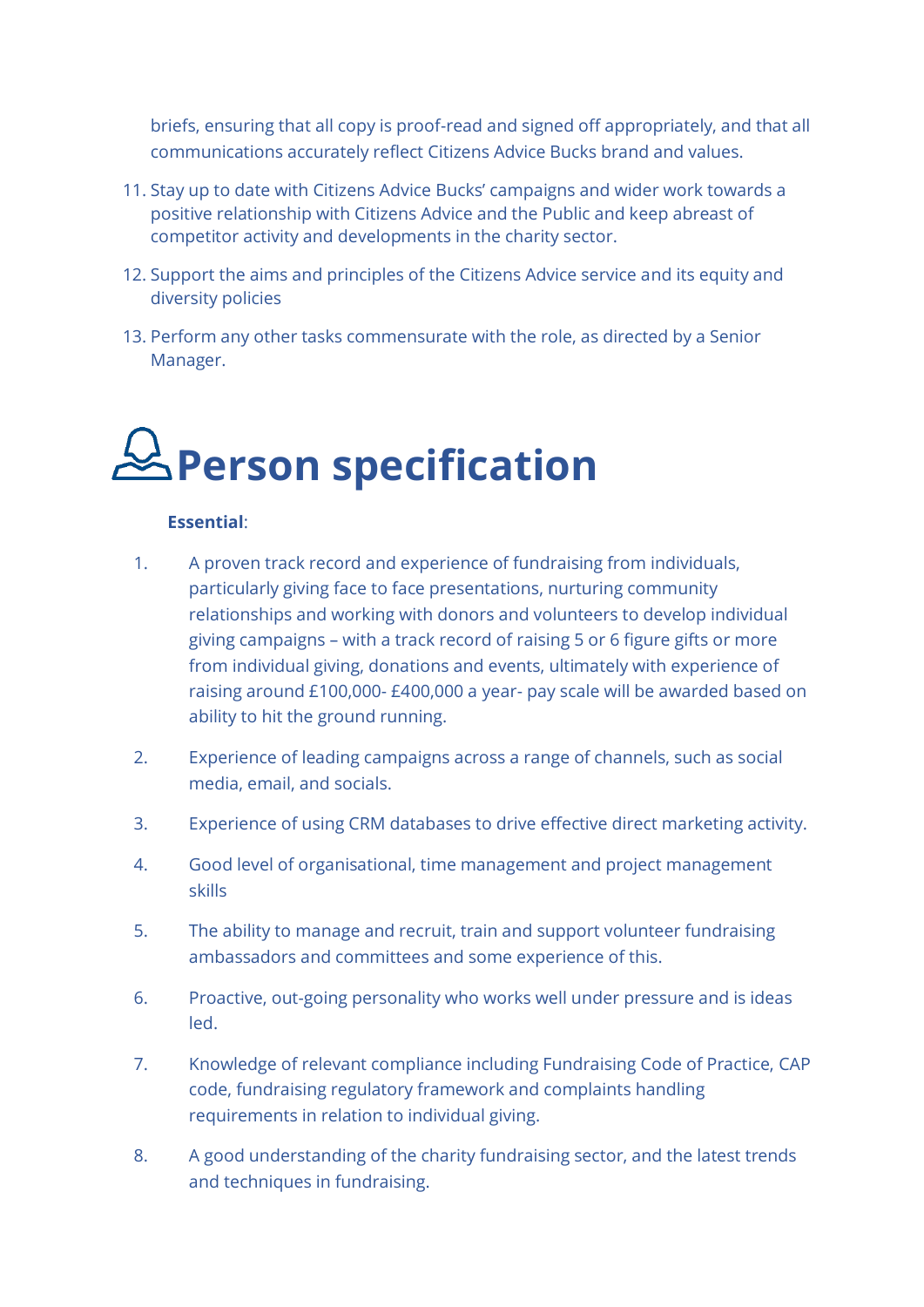- 9. A track record of engaging audiences, with an ability to produce compelling copy and content for online, email and social media and other channels.
- 10. Ability to demonstrate understanding and support the aims and principles of the Citizens Advice Service and our equity and diversity policies.
- 11. Candidates must: hold a driving licence and have use of their own car. Be able and willing to travel over the whole of Buckinghamshire (or if part time, within an hour's radius of home if Buckinghamshire based, if not, then to cover either North or South of the County).
- 12. Be willing to work evenings and weekends for events, when needed, as a regular requirement.

#### **Desirable**

- 13. Experience developing digital fundraising tactics and plans, and experience using a range of offline channels and digital tools to engage and inspire supporters.
- 14. Experience of using Office 365 and along with understanding of content management systems and email authoring platforms.
- 15. Experience of managing budgets, monitoring results, and financial planning.
- 16. Experience of giving fundraising presentations and outward-bound relationships as an ambassador for a charity.

# $\cancel{\cong}$  Terms and conditions

**Accountable to:** Head of Communications and Development **Salary:** £30,000-£36,000 dependent on experience, per annum FTE **Working hours**: Full time at 37 hours per week or two part time positions in a job share, candidates do not need to find their job share partner. **Responsible for**: Volunteers

#### **Contract:** Permanent

**Office base:** Any of our Bucks offices- Buckingham, Chesham, Aylesbury, or High Wycombe, plus hybrid homeworking. Must be able to travel across whole County.

**Closing date:** Assessment and interview dates will be arranged as applications are received, and we reserve the right to close the role early if the right candidate is found.